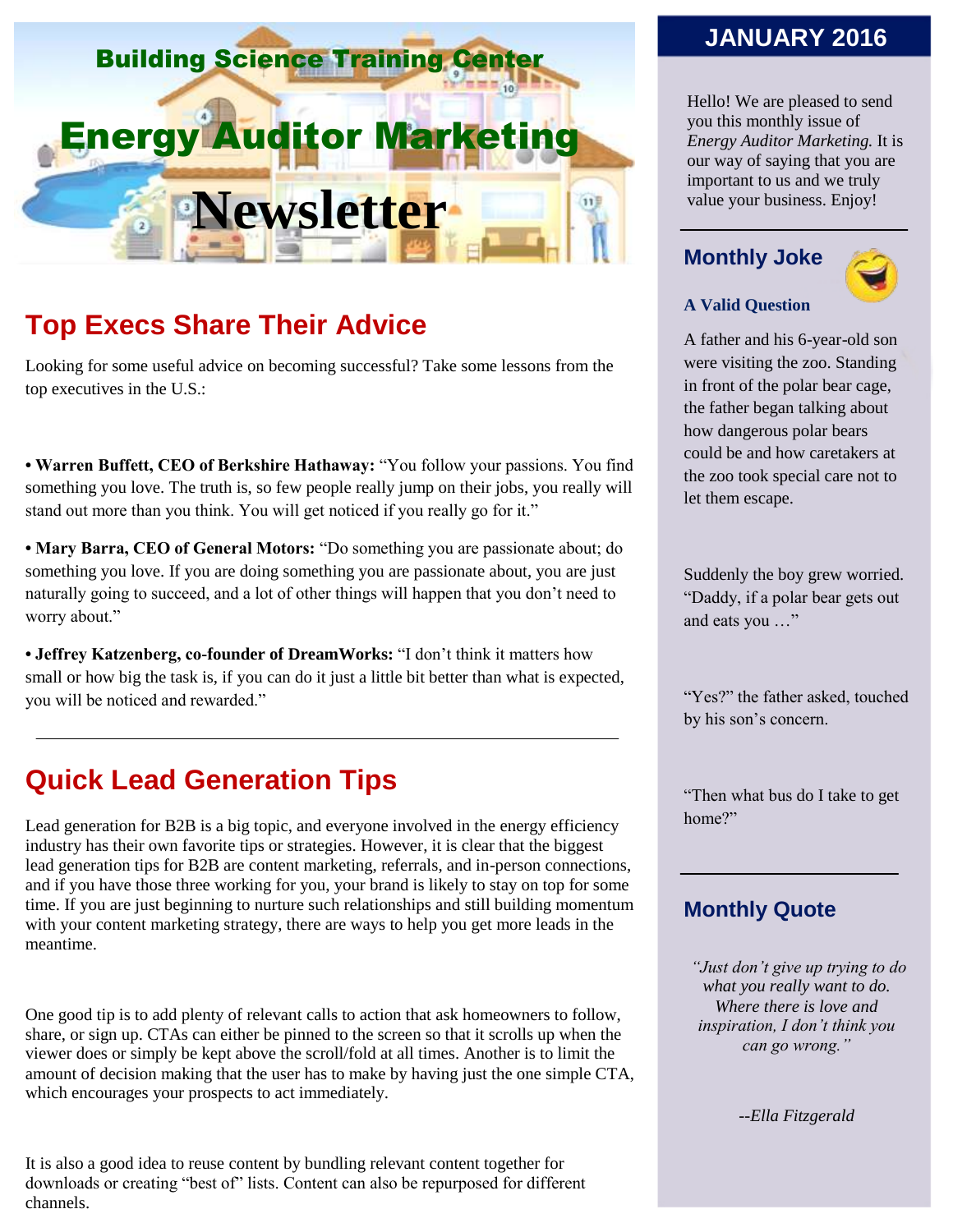#### **From the Blog - The Art of Delegation**

How can you create a successful energy audit business that brings you more freedom, time and increases your well being? It may be surprising to you that success comes less from becoming an expert energy auditor than it does becoming a master of delegation. By mastering the art of delegation you can have more freedom in your time and escape the rat race of trading time for dollars. However, delegation is not as easy as it sounds. The right way to do it actually takes some planning, strategy and effort to get up and running. Get it right and you will experience more time and happier and more productive employees. Continue reading on page 4.

### **Streamlining Social Media Platforms to Better Generate Leads**

Social media is being taken more and more seriously by B2B marketers because digital marketing channels provide numerous chances to get the absolute most out of their leadgenerating activities. However, in order to be able to do this, you need to know how to use your social media profiles to ensure a superior marketing experience.

One excellent piece of advice is to create YouTube videos. YouTube is a fantastic channel for marketing due to being a superb platform for content while also allowing for direct engagement with your audience. Lead generation campaigns that are videobased can distribute an astonishing degree of information about the identity of your company and the industry it is a part of. Upload tutorials and reviews to begin with as a way of establishing your credibility, and remember to include links back to the landing page of your main company website to allow potential clients to easily continue engaging with you.

# **Set Goals Together for Maximum Performance**

When employees share in setting their own goals, they're more committed and involved in achieving them. Follow this four-step process for participative goal setting:

**• Take the lead.** Yes, you're working together, but as a manager/owner you still have the main responsibility for identifying performance targets. Start by suggesting a goal. Ask your employee to evaluate it for anything that's unclear or inaccurate. Revise the goal if necessary.

**• Formalize the plan.** Once you've agreed on a goal, write it down, so neither of you misunderstands what's supposed to happen. Make sure you both know how you'll measure the employee's efforts.

• Follow up. Ask the employee to check in with you regularly. Agree on follow up intervals at the outset; plan on at least four if the employee is entering new territory where his or her skills may not yet be up to par. Put a reminder on your calendar to check in if the employee doesn't come to you with a progress report on the specified date.

**• Evaluate the process.** Once the goal has been completed, meet with the employee to discuss what worked well and what didn't. Ask for suggestions about how to improve things the next time.

## **Overcome Failure with a Success Mindset**

Nobody wins all the time, especially when it comes to sales. Coming back from defeat takes the right attitude, but you can rise again if you keep this advice in mind when you're down:

**• Pause and reflect.** You might be tempted after a major failure to immediately forge ahead on a new project/technique. Hold off for a while. Think about what happened—why you failed, what you could have done differently, and most important, how you feel about the experience. If you're angry or depressed, you may not be ready to give your next project your best effort. Wait until you feel prepared to work hard again with a positive spirit.

**• Keep your perspective.** Remember that every successful person has failed along the way. Learn what they did to come back stronger, especially in the energy efficiency field. Talk to people who can give you advice and support without dragging you down. Focus on the future instead of the past.

**• Be persistent.** "Never give up" isn't always easy advice to take, but it's the only way you'll ever achieve your goals. Remember that you're responsible for your own success—no one else—and refuse to give up that power to people or circumstances beyond your control. Once you're ready, get started again and don't quit.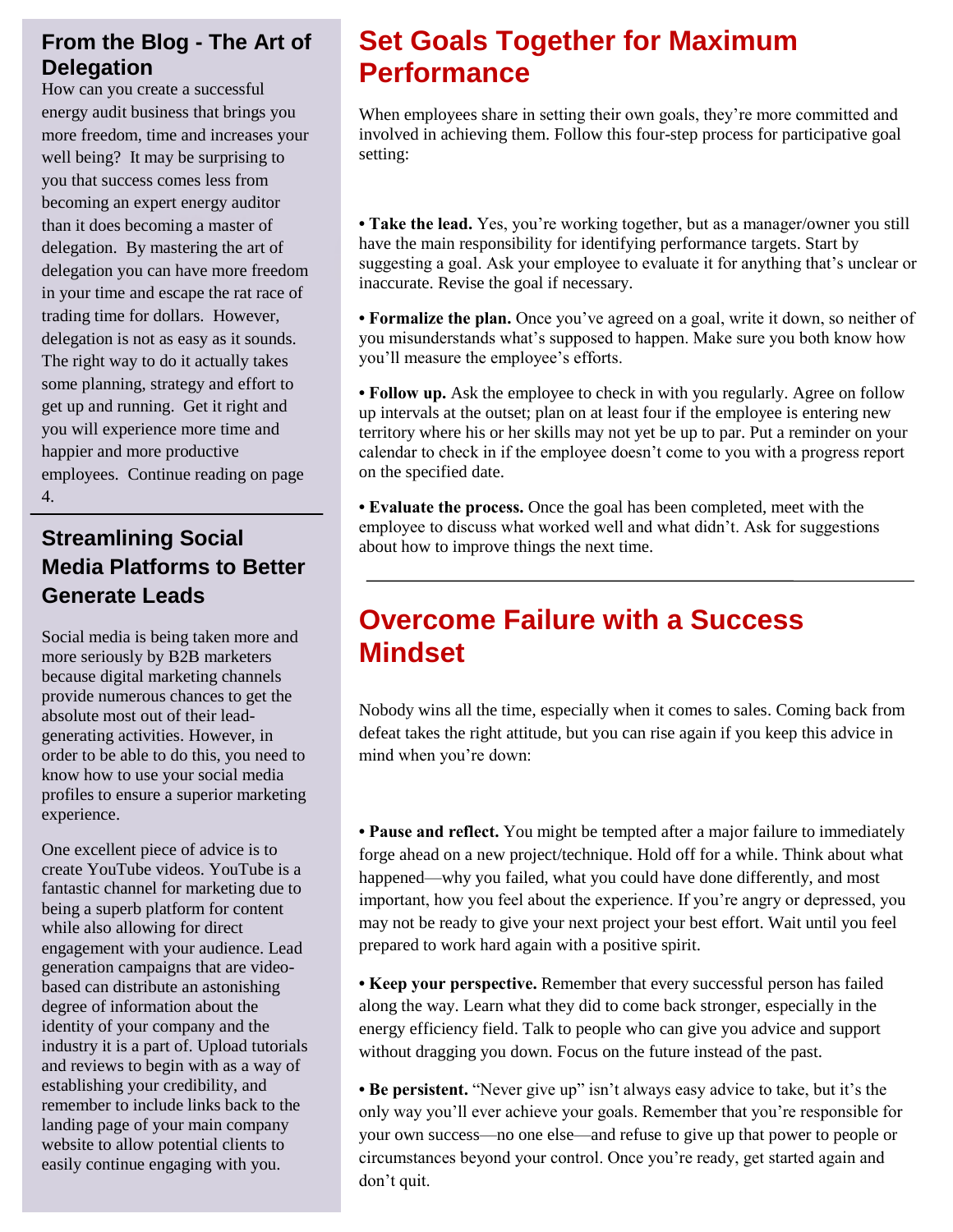## **Get to the Root of Problems**

When you can't solve a seemingly impossible problem, do you just throw your hands high in frustration and walk away? Most of the time that's not an option. Try reframing the problem with these suggestions from Tina Seeling, author of *Inside Out: Get Ideas Out of Your Head and Into the World*  (HarperOne):

**• Revise your question.** Turn the problem around by re-examining your real goal. Instead of "What new product will make lots of money?" ask, "What do our customers buy, and what do they avoid?" or "How can we offer more of what already works?"

**• Look for bad ideas.** You can unleash your creativity by flipping the process. Try to identify what doesn't work, what's failed in the past, or what would completely capsize any solution. You may be able to adapt a seemingly impractical solution, or eliminate a factor that's holding you back.

**• Question your assumptions.** Many of us fall into the trap of assuming that the answer we're seeking will look like solutions that have always worked. Take a close look at the problem, your organization, or your industry and identify practices that have never been questioned. Ask, "Why are we doing it this way?" You'll often find a new approach by going against the conventional wisdom.

# **Answer These Questions to Get the Most from Training**

Training is as important to your organization's mission as it is to your employees' professional and personal development. To be effective in both areas, do some homework before you start. Here's a checklist of issues to address:

**• Have you identified the specific training your employees need?** "Airflow training," for example, is vague; "how to create more efficient airflow inside the home" is more concrete.

**• Does everyone know what to expect?** Employees should know what they're going to learn and how it's going to be taught. Both employees and supervisors must understand what's going to happen in the training sessions.

**• Do you know how you'll measure the results of the training?** You'll have a much easier time getting support for training programs if you can show how they'll affect the bottom line. Work with trainers as well as your employees to match their new skills with specific objectives like "X percent increase in widgets produced per quarter," or "Y percent more customers served per hour."

**• Does the rest of the organization know about the training?** If your training benefits only a few employees, you've lost a valuable opportunity. Let the entire organization know what your employees have learned and how their new skills can help others in the company.

### **Not in Sales? These Tips Will Still Help You Succeed**

Even if your job doesn't directly involve selling anything, perhaps you're an auditor or office manager, you can learn a lot about success by following the advice of top salespeople. Here's some wisdom from legendary sales guru, Tom Hopkins on the *Inc*. website:

**• Manage your time.** Plan your day, so you don't waste a minute on unproductive activities at work. Spend the first few minutes of every day setting priorities, then get started on them right away.

**• Develop your own mission statement.** Your organization has a mission statement, and you should, too. It should express your dreams, values, and tangible goals.

**• Associate with the right people.** Find colleagues and friends with similar goals and a positive outlook. Support them as you learn from them.

**• Follow up.** Don't make promises you can't keep. Do what you say you're going to do, and always check in to make sure the other person is satisfied with the results.

**• Follow your own path.** You don't have to listen to the conventional wisdom or do what everyone else in your profession is doing. Look for new ideas, and don't be afraid to strike out in your own direction.

**• Deal with rejection.** You won't get every sale or win every contract. When you're rejected, learn what you did wrong, so you can improve in the future. Then put it behind you and move on.

**• Help people feel important.** Don't become so obsessed about your own success that you forget the people around you. Show respect to everyone. Help them achieve their goals and dreams, and they'll be more willing to help you with yours.